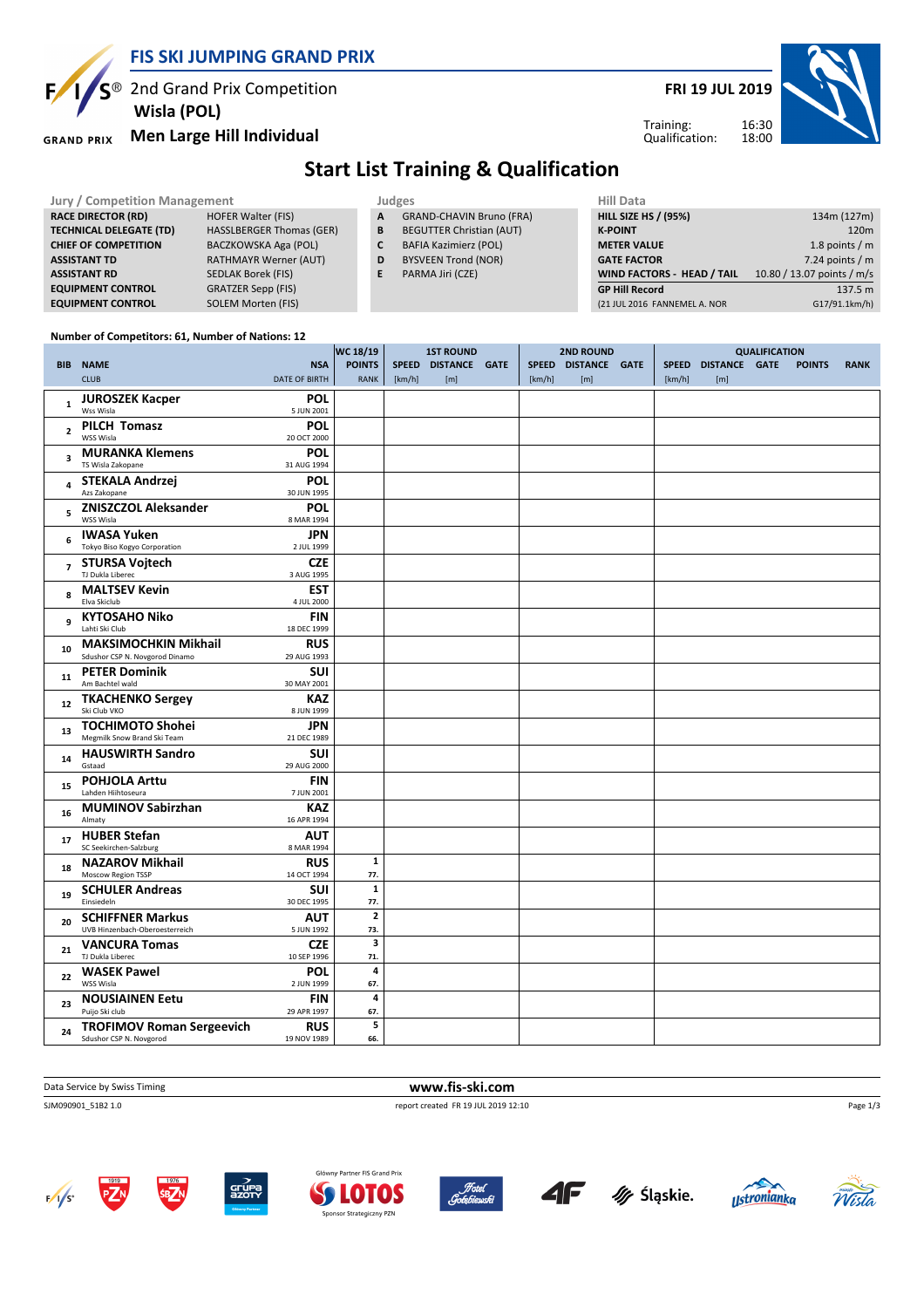

**FRI 19 JUL 2019**

Training: Qualification:



**Men Large Hill Individual GRAND PRIX** 

 **Wisla (POL)**

**Start List Training & Qualification**

|            | WC 18/19                                                     |                                    |                              | <b>1ST ROUND</b> |                            |  |        | 2ND ROUND                  | <b>QUALIFICATION</b>   |                             |  |               |             |
|------------|--------------------------------------------------------------|------------------------------------|------------------------------|------------------|----------------------------|--|--------|----------------------------|------------------------|-----------------------------|--|---------------|-------------|
| <b>BIB</b> | <b>NAME</b><br><b>CLUB</b>                                   | <b>NSA</b><br><b>DATE OF BIRTH</b> | <b>POINTS</b><br><b>RANK</b> | [km/h]           | SPEED DISTANCE GATE<br>[m] |  | [km/h] | SPEED DISTANCE GATE<br>[m] | <b>SPEED</b><br>[km/h] | <b>DISTANCE GATE</b><br>[m] |  | <b>POINTS</b> | <b>RANK</b> |
| 25         | <b>BARTOL Tilen</b><br>SSK Sam Ihan                          | <b>SLO</b><br>17 APR 1997          | 9<br>61.                     |                  |                            |  |        |                            |                        |                             |  |               |             |
| 26         | <b>AIGRO Artti</b><br>Pohjakotkas                            | <b>EST</b><br>29 AUG 1999          | 12<br>57.                    |                  |                            |  |        |                            |                        |                             |  |               |             |
| 27         | <b>SATO Keiichi</b><br>Megmilk Snow Brand Ski Team           | <b>JPN</b><br>27 JUL 1997          | 13<br>56.                    |                  |                            |  |        |                            |                        |                             |  |               |             |
| 28         | <b>JELAR Ziga</b><br>Sk Triglav kranj                        | <b>SLO</b><br>22 OCT 1997          | 17<br>54.                    |                  |                            |  |        |                            |                        |                             |  |               |             |
| 29         | <b>HAMANN Martin</b><br>SG Nickelhuette Aue                  | <b>GER</b><br>10 APR 1997          | 19<br>49.                    |                  |                            |  |        |                            |                        |                             |  |               |             |
| 30         | <b>SCHLIERENZAUER Gregor</b><br>SV Innsbruck-Bergisel-Tirol  | <b>AUT</b><br>7 JAN 1990           | 23<br>48.                    |                  |                            |  |        |                            |                        |                             |  |               |             |
| 31         | <b>KOT Maciej</b><br>AZS Zakopane                            | POL<br>9 JUN 1991                  | 25<br>47.                    |                  |                            |  |        |                            |                        |                             |  |               |             |
| 32         | <b>AIGNER Clemens</b><br>SV Innsbruck-Bergisel-Tirol         | <b>AUT</b><br>2 FEB 1993           | 46<br>45.                    |                  |                            |  |        |                            |                        |                             |  |               |             |
| 33         | <b>LINDVIK Marius</b><br>Raelingen Skiklubb                  | <b>NOR</b><br>27 JUN 1998          | 49<br>44.                    |                  |                            |  |        |                            |                        |                             |  |               |             |
| 34         | <b>POLASEK Viktor</b><br>Nove Mesto-Dukla                    | <b>CZE</b><br>18 JUL 1997          | 54<br>42.                    |                  |                            |  |        |                            |                        |                             |  |               |             |
| 35         | <b>PEDERSEN Robin</b><br>Stalkameratene II                   | <b>NOR</b><br>31 AUG 1996          | 58<br>41.                    |                  |                            |  |        |                            |                        |                             |  |               |             |
| 36         | <b>HULA Stefan</b><br>KS Eve-nement Zakopane                 | <b>POL</b><br>29 SEP 1986          | 69<br>40.                    |                  |                            |  |        |                            |                        |                             |  |               |             |
| 37         | <b>NAKAMURA Naoki</b><br>Tokai Univ.                         | <b>JPN</b><br>19 SEP 1996          | 72<br>39.                    |                  |                            |  |        |                            |                        |                             |  |               |             |
| 38         | <b>SCHMID Constantin</b><br>Wsv Oberaudorf                   | <b>GER</b><br>27 NOV 1999          | 86<br>38.                    |                  |                            |  |        |                            |                        |                             |  |               |             |
| 39         | <b>TANDE Daniel Andre</b><br>Kongsberg If                    | <b>NOR</b><br>24 JAN 1994          | 106<br>35.                   |                  |                            |  |        |                            |                        |                             |  |               |             |
| 40         | <b>LANISEK Anze</b><br><b>Ssk Menges</b>                     | <b>SLO</b><br>20 APR 1996          | 177<br>30.                   |                  |                            |  |        |                            |                        |                             |  |               |             |
| 41         | <b>PREVC Peter</b><br>SK Triglav Kranj                       | <b>SLO</b><br>20 SEP 1992          | 179<br>29.                   |                  |                            |  |        |                            |                        |                             |  |               |             |
| 42         | <b>AALTO Antti</b><br>Kiteen Urheilijat                      | <b>FIN</b><br>2 APR 1995           | 288<br>25.                   |                  |                            |  |        |                            |                        |                             |  |               |             |
| 43         | <b>SATO Yukiya</b><br>Megmilk Snow Brand Ski Team            | <b>JPN</b><br>19 JUN 1995          | 316<br>23.                   |                  |                            |  |        |                            |                        |                             |  |               |             |
| 44         | <b>WOLNY Jakub</b><br><b>LKS Klimczok Bystra</b>             | <b>POL</b><br>15 MAY 1995          | 328<br>22.                   |                  |                            |  |        |                            |                        |                             |  |               |             |
| 45         | <b>FREITAG Richard</b><br>SG Nickelhuette Aue                | <b>GER</b><br>14 AUG 1991          | 331<br>21.                   |                  |                            |  |        |                            |                        |                             |  |               |             |
| 46         | <b>KOBAYASHI Junshiro</b><br>Megmilk Snow Brand Ski Team     | <b>JPN</b><br>11 JUN 1991          | 335<br>19.                   |                  |                            |  |        |                            |                        |                             |  |               |             |
| 47         | <b>PEIER Killian</b><br>Vallee du Joux                       | <b>SUI</b><br>28 MAR 1995          | 399<br>17.                   |                  |                            |  |        |                            |                        |                             |  |               |             |
| 48         | <b>HUBER Daniel</b><br>SC Seekirchen-Salzburg                | <b>AUT</b><br>2 JAN 1993           | 413<br>16.                   |                  |                            |  |        |                            |                        |                             |  |               |             |
| 49         | <b>GRANERUD Halvor Egner</b><br>Asker Skiklubb               | <b>NOR</b><br>29 MAY 1996          | 422<br>15.                   |                  |                            |  |        |                            |                        |                             |  |               |             |
| 50         | <b>KOUDELKA Roman</b><br>LSK Lomnice nad Popelkou - Dukla    | <b>CZE</b><br>9 JUL 1989           | 523<br>14.                   |                  |                            |  |        |                            |                        |                             |  |               |             |
| 51         | <b>KLIMOV Evgeniy</b><br>GBU TSTOVS Moskovskaya obl Start Pe | <b>RUS</b><br>3 FEB 1994           | 592<br>12.                   |                  |                            |  |        |                            |                        |                             |  |               |             |
|            |                                                              |                                    |                              |                  |                            |  |        |                            |                        |                             |  |               |             |

**technical break**

| 34       | <b>GER</b><br><b>LEYHE Stephan</b><br>5 JAN 1992<br>SC Willingen | 636<br>$\overline{a}$<br> |  |  |
|----------|------------------------------------------------------------------|---------------------------|--|--|
| E9<br>ວວ | <b>GER</b><br><b>GEIGER Karl</b>                                 | 765                       |  |  |
|          | 11 FEB 1993<br>SC 1906 Oberstdorf                                | 10.                       |  |  |

**Data Service by Swiss Timing WWW.fis-ski.com** 

SJM090901\_51B2 1.0 report created FR 19 JUL 2019 12:10















Page 2/3